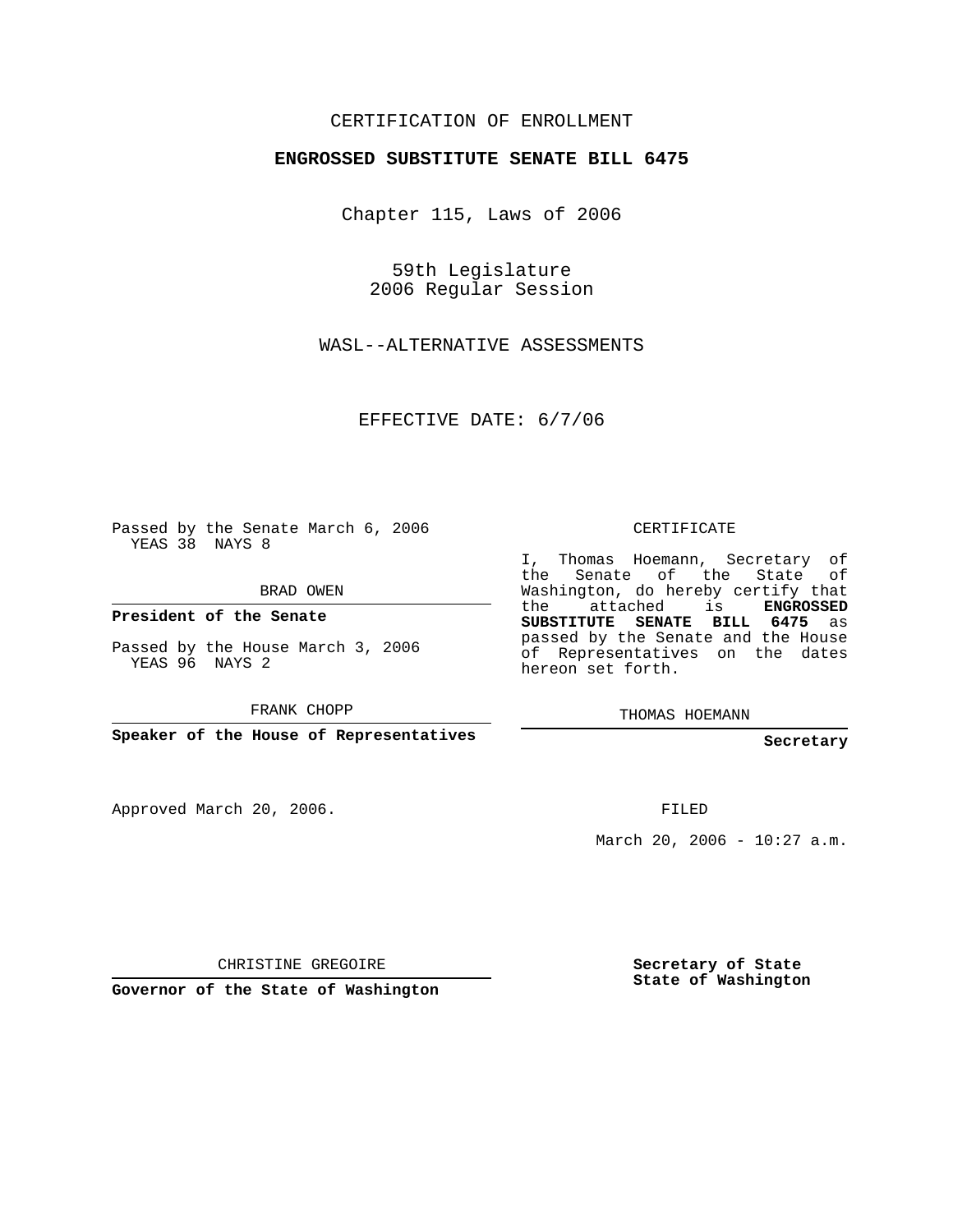# **ENGROSSED SUBSTITUTE SENATE BILL 6475** \_\_\_\_\_\_\_\_\_\_\_\_\_\_\_\_\_\_\_\_\_\_\_\_\_\_\_\_\_\_\_\_\_\_\_\_\_\_\_\_\_\_\_\_\_

\_\_\_\_\_\_\_\_\_\_\_\_\_\_\_\_\_\_\_\_\_\_\_\_\_\_\_\_\_\_\_\_\_\_\_\_\_\_\_\_\_\_\_\_\_

### AS AMENDED BY THE HOUSE

Passed Legislature - 2006 Regular Session

### **State of Washington 59th Legislature 2006 Regular Session**

**By** Senate Committee on Early Learning, K-12 & Higher Education Senators McAuliffe, Schmidt, Eide, Weinstein, Haugen, Berkey, Kastama, Shin, Kohl-Welles and Rasmussen; by request of Superintendent of Public Instruction)

READ FIRST TIME 01/23/06.

 AN ACT Relating to authorizing alternative methods of assessment and appeal processes for the certificate of academic achievement; amending RCW 28A.655.061 and 28A.305.220; adding new sections to 4 chapter 28A.655 RCW; adding a new section to chapter 28C.04 RCW; and creating new sections.

6 BE IT ENACTED BY THE LEGISLATURE OF THE STATE OF WASHINGTON:

 7 NEW SECTION. **Sec. 1.** A new section is added to chapter 28A.655 8 RCW to read as follows:

 (1) The legislature has made a commitment to rigorous academic standards for receipt of a high school diploma. The primary way that students will demonstrate that they meet the standards in reading, writing, mathematics, and science is through the Washington assessment of student learning. Only objective assessments that are comparable in rigor to the state assessment are authorized as an alternative assessment. Before seeking an alternative assessment, the legislature 16 expects students to make a genuine effort to meet state standards, through retaking the Washington assessment of student learning; regular and consistent attendance at school; and participation in extended learning and other assistance programs.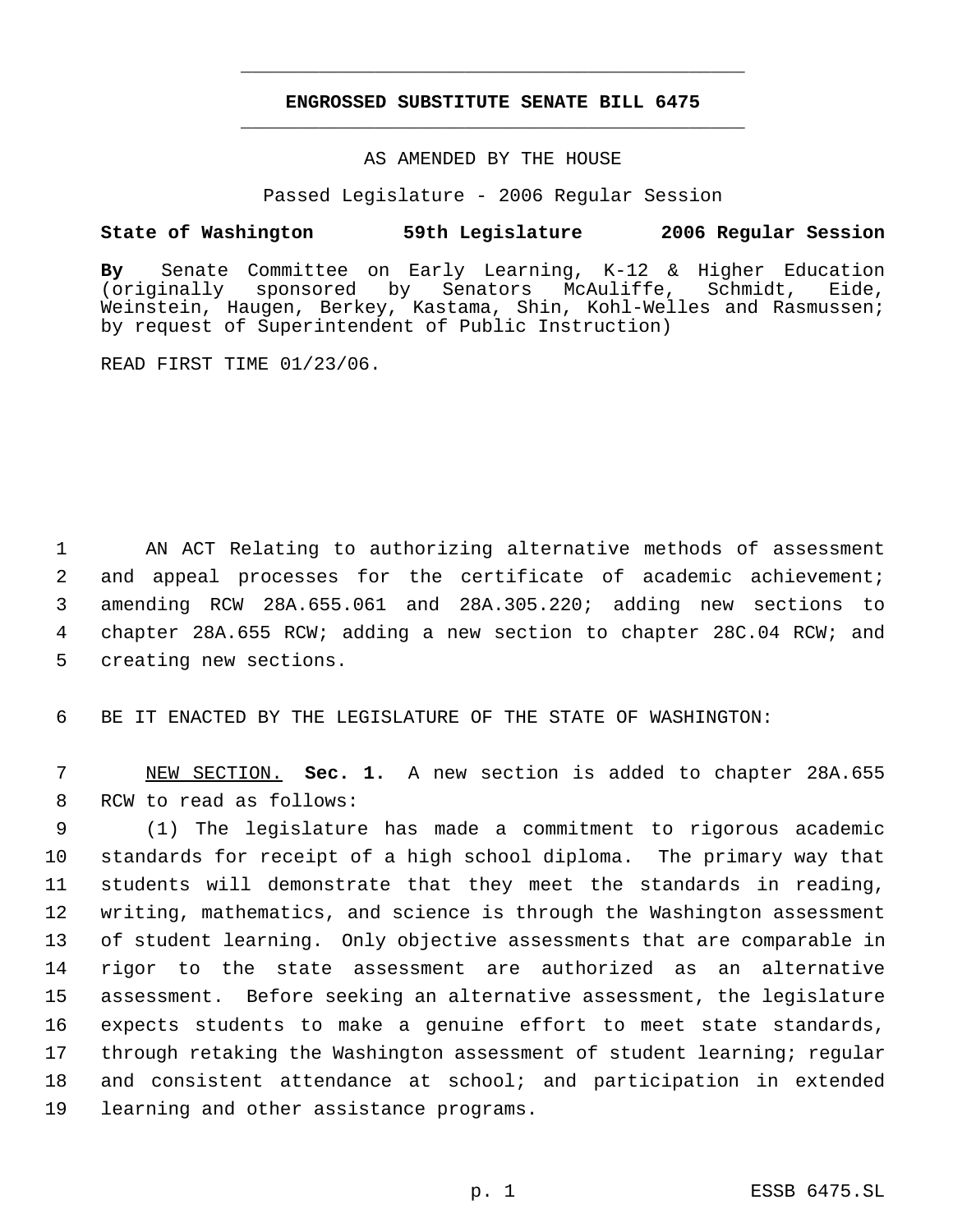(2) Under RCW 28A.655.061, beginning in the 2006-07 school year, the superintendent of public instruction shall implement objective alternative assessment methods as provided in this section for students to demonstrate achievement of the state standards in content areas in which the student has not yet met the standard on the high school Washington assessment of student learning. A student may access an alternative if the student meets applicable eligibility criteria in RCW 28A.655.061 and other eligibility criteria established by the superintendent of public instruction, including but not limited to attendance criteria and participation in the remediation or supplemental instruction contained in the student learning plan developed under RCW 28A.655.061. A school district may waive attendance and/or remediation criteria for special, unavoidable circumstances.

 (3) For the purposes of this section, "applicant" means a student seeking to use one of the alternative assessment methods in this section.

 (4) One alternative assessment method shall be a combination of the applicant's grades in applicable courses and the applicant's highest score on the high school Washington assessment of student learning, as provided in this subsection. The superintendent of public instruction shall determine which high school courses are applicable to the alternative assessment method and shall issue guidelines to school districts.

 (a) Using guidelines prepared by the superintendent of public instruction, a school district shall identify the group of students in the same school as the applicant who took the same high school courses as the applicant in the applicable content area. From the group of students identified in this manner, the district shall select the comparison cohort that shall be those students who met or slightly exceeded the state standard on the Washington assessment of student learning.

 (b) The district shall compare the applicant's grades in high school courses in the applicable content area to the grades of students in the comparison cohort for the same high school courses. If the applicant's grades are equal to or above the mean grades of the comparison cohort, the applicant shall be deemed to have met the state standard on the alternative assessment.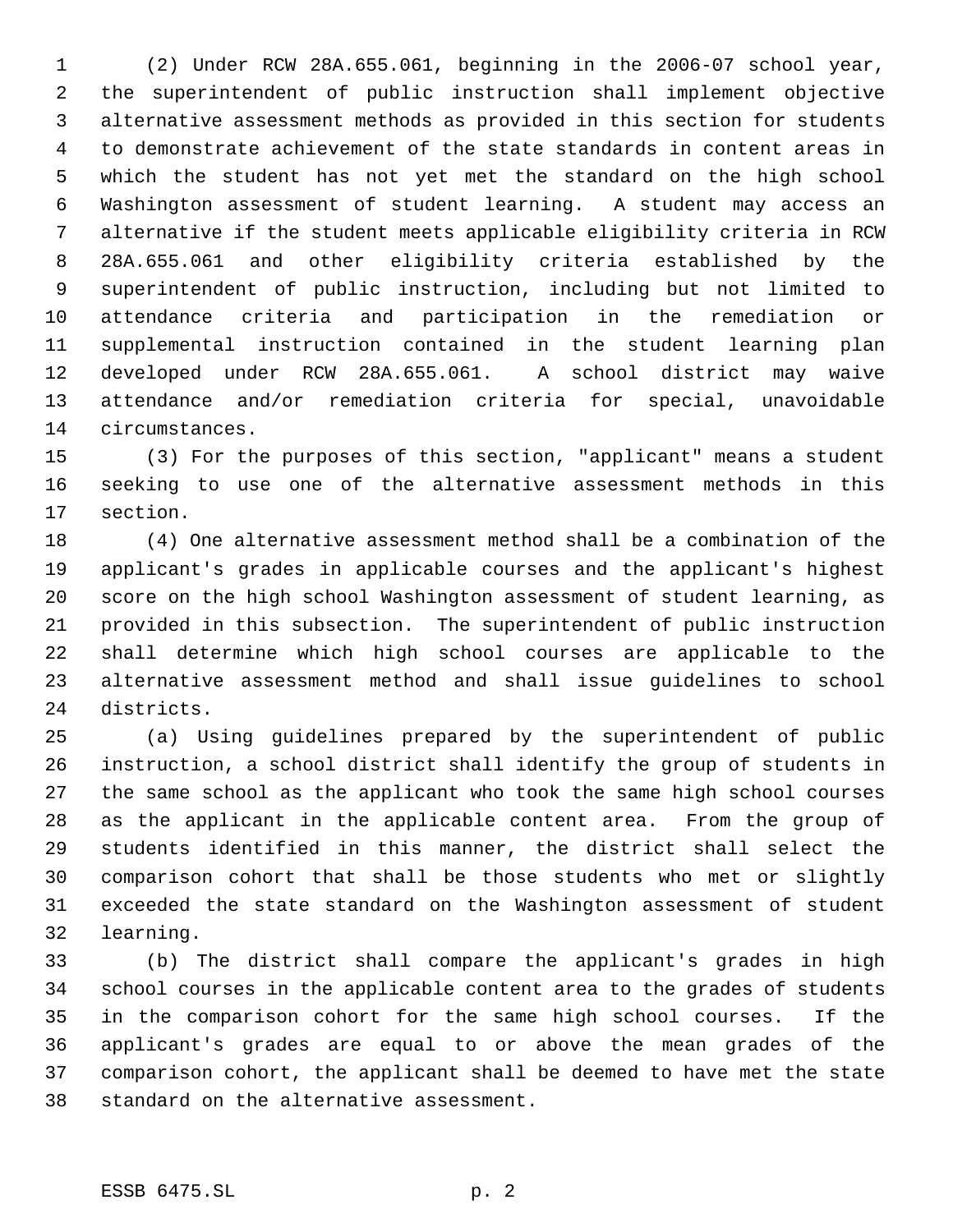(c) An applicant may not use the alternative assessment under this subsection (4) if there are fewer than six students in the comparison cohort.

 (5) The superintendent of public instruction shall develop an alternative assessment method that shall be an evaluation of a collection of work samples prepared and submitted by the applicant, as provided in this subsection and, for career and technical applicants, the additional requirements of subsection (6) of this section.

 (a) The superintendent of public instruction shall develop guidelines for the types and number of work samples in each content area that may be submitted as a collection of evidence that the applicant has met the state standard in that content area. Work samples may be collected from academic, career and technical, or remedial courses and may include performance tasks as well as written products. The superintendent shall submit the guidelines for approval by the state board of education.

 (b) The superintendent shall develop protocols for submission of the collection of work samples that include affidavits from the applicant's teachers and school district that the samples are the work of the applicant and a requirement that a portion of the samples be prepared under the direct supervision of a classroom teacher. The superintendent shall submit the protocols for approval by the state board of education.

 (c) The superintendent shall develop uniform scoring criteria for evaluating the collection of work samples and submit the scoring criteria for approval by the state board of education. Collections shall be scored at the state level or regionally by a panel of educators selected and trained by the superintendent to ensure objectivity, reliability, and rigor in the evaluation. An educator may not score work samples submitted by applicants from the educator's school district. If the panel awards an applicant's collection of work samples the minimum required score, the applicant shall be deemed to have met the state standard on the alternative assessment.

 (d) Using an open and public process that includes consultation with district superintendents, school principals, and other educators, the state board of education shall consider the guidelines, protocols, scoring criteria, and other information regarding the collection of work samples submitted by the superintendent of public instruction.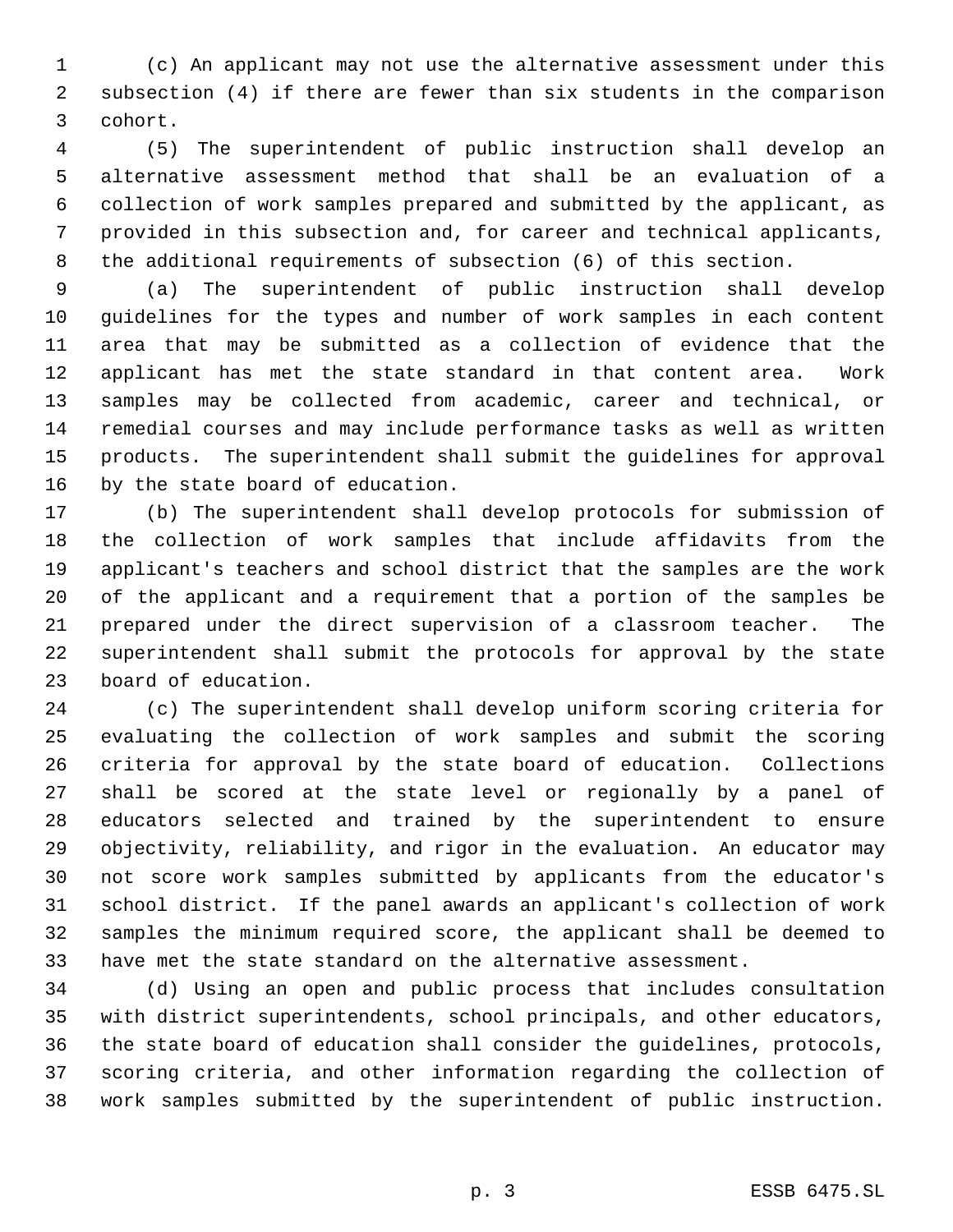The collection of work samples may be implemented as an alternative assessment after the state board of education has approved the guidelines, protocols, and scoring criteria and determined that the collection of work samples: (i) Will meet professionally accepted standards for a valid and reliable measure of the grade level expectations and the essential academic learning requirements; and (ii) is comparable to or exceeds the rigor of the skills and knowledge that a student must demonstrate on the Washington assessment of student learning in the applicable content area. The state board shall make an approval decision and determination no later than December 1, 2006, and thereafter may increase the required rigor of the collection of work samples.

 (e) By September of 2006, the superintendent of public instruction shall develop informational materials for parents, teachers, and students regarding the collection of work samples and the status of its development as an alternative assessment method. The materials shall provide specific guidance regarding the type and number of work samples likely to be required, include examples of work that meets the state learning standards, and describe the scoring criteria and process for the collection. The materials shall also encourage students in the graduating class of 2008 to begin creating a collection if they believe they may seek to use the collection once it is implemented as an alternative assessment.

 (6)(a) For students enrolled in a career and technical education program approved under section 2 of this act, the superintendent of public instruction shall develop additional guidelines for a collection of work samples that evidences that the collection:

 (i) Is relevant to the student's particular career and technical program;

 (ii) Focuses on the application of academic knowledge and skills within the program;

 (iii) Includes completed activities or projects where demonstration of academic knowledge is inferred; and

 (iv) Is related to the essential academic learning requirements and state standards that students must meet to earn a certificate of academic achievement or certificate of individual achievement, but also represents the knowledge and skills that successful individuals in the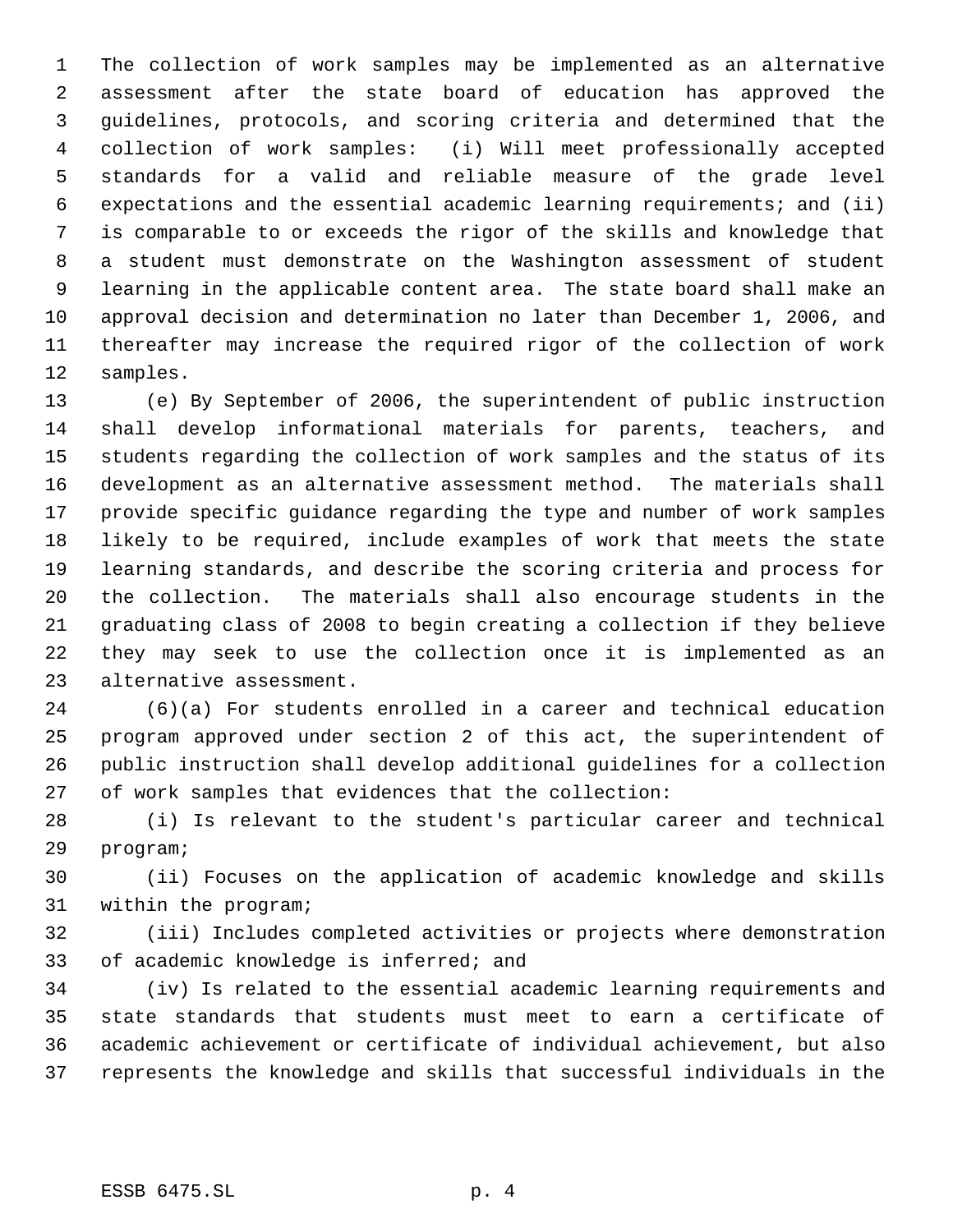career and technical field of the approved program are expected to possess.

 (b) To meet the state standard on the alternative assessment under this subsection (6), an applicant must also attain the state or nationally recognized certificate or credential associated with the approved career and technical program.

 (c) The superintendent shall consult with community and technical colleges, employers, the work force training and education coordinating board, apprenticeship programs, and other regional and national experts in career and technical education to create an appropriate collection of work samples and other evidence of a career and technical student's knowledge and skills on the state academic standards.

 (7) The superintendent of public instruction shall study the feasibility of using existing mathematics assessments in languages other than English as an additional alternative assessment option. The study shall include an estimation of the cost of translating the tenth grade mathematics assessment into other languages and scoring the assessments should they be implemented.

(8) The superintendent of public instruction shall implement:

 (a) By June 1, 2006, a process for students to appeal the score they received on the high school assessments; and

 (b) By January 1, 2007, guidelines and appeal processes for waiving specific requirements in RCW 28A.655.061 pertaining to the certificate of academic achievement and to the certificate of individual achievement for students who: (i) Transfer to a Washington public school in their junior or senior year with the intent of obtaining a public high school diploma, or (ii) have special, unavoidable circumstances.

 (9) The superintendent of public instruction may adopt rules to implement this section.

 NEW SECTION. **Sec. 2.** A new section is added to chapter 28C.04 RCW to read as follows:

 The superintendent of public instruction shall develop a list of approved career and technical education programs that qualify for the objective alternative assessment for career and technical students developed under section 1 of this act. Programs on the list must meet the following minimum criteria: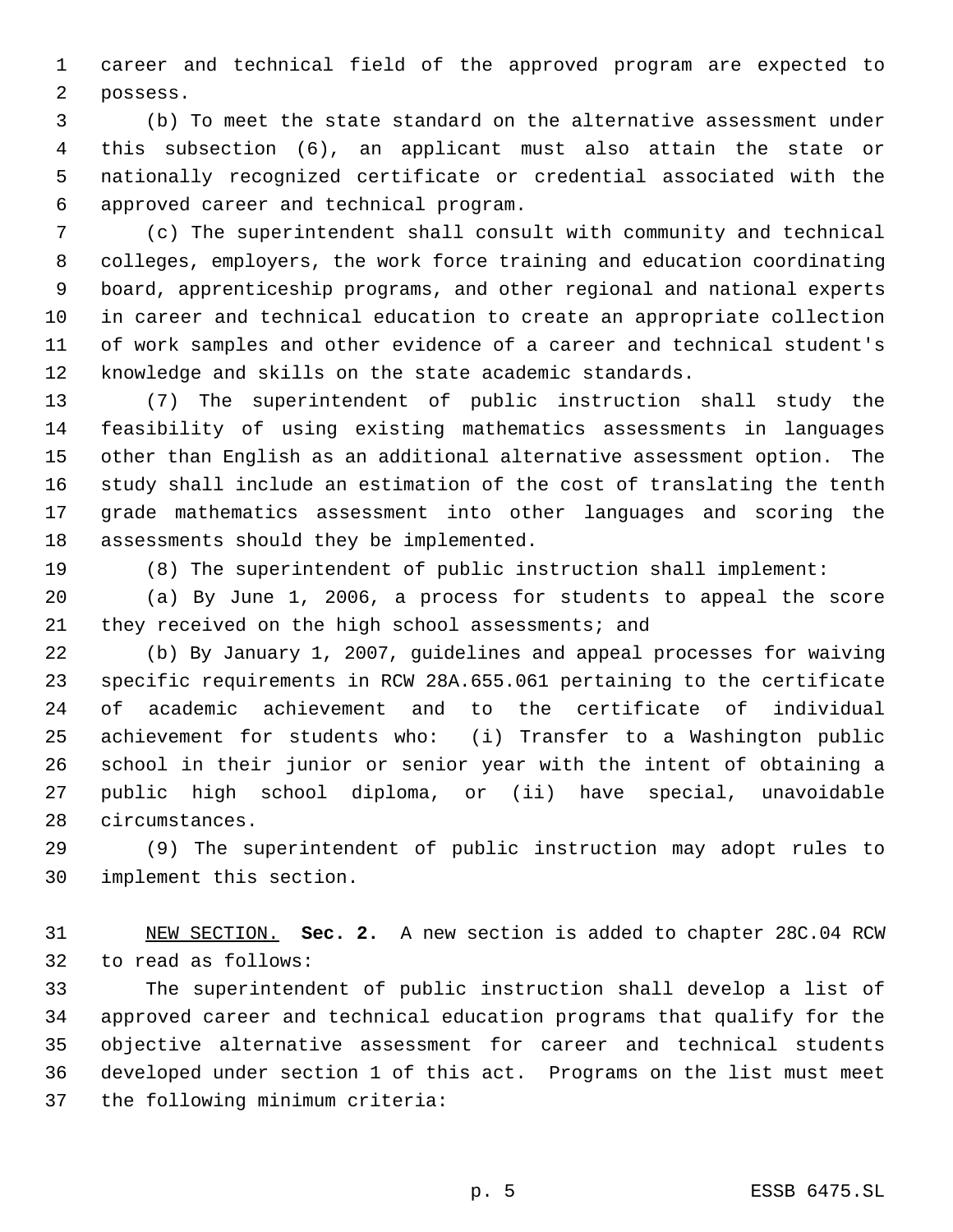(1) Lead to a certificate or credential that is state or nationally recognized by trades, industries, or other professional associations as necessary for employment or advancement in that field;

 (2) Require a sequenced progression of multiple courses, both exploratory and preparatory, that are vocationally intensive and rigorous; and

 (3) Have a high potential for providing the program completer with gainful employment or entry into a postsecondary work force training program.

 NEW SECTION. **Sec. 3.** (1) By September 10, 2006, the superintendent of public instruction shall report the following, in detail, to the education committees of the legislature:

 (a) Results of the pilot testing of the alternative assessments authorized under section 1 of this act, particularly the pilot testing of the collection of work samples or collection of evidence;

 (b) The proposed guidelines, protocols, and procedures to be used by the superintendent in implementing the alternative assessments, particularly the collection of evidence;

 (c) The proposed criteria, rubrics, and methodology for scoring the collection of evidence;

 (d) A description of the training to be provided for school districts, educators serving on scoring panels, and teachers assisting students with collections of evidence;

 (e) Preliminary results of the feasibility study in section 1(7) of this act; and

 (f) Updated estimates of the number of students likely to be eligible or apply for an alternative assessment method.

 (2) By December 1, 2006, and again by February 1, 2007, the superintendent of public instruction shall provide the education committees of the legislature with an update on the number of students eligible for or participating in an alternative assessment method.

 (3) The Washington state institute for public policy shall conduct an independent and objective evaluation of the reliability, validity, and rigor of the alternative assessment methods authorized under section 1 of this act, including an examination of a representative sample of the collections of work samples submitted by the graduating classes of 2008 and 2009. The institute shall submit its findings to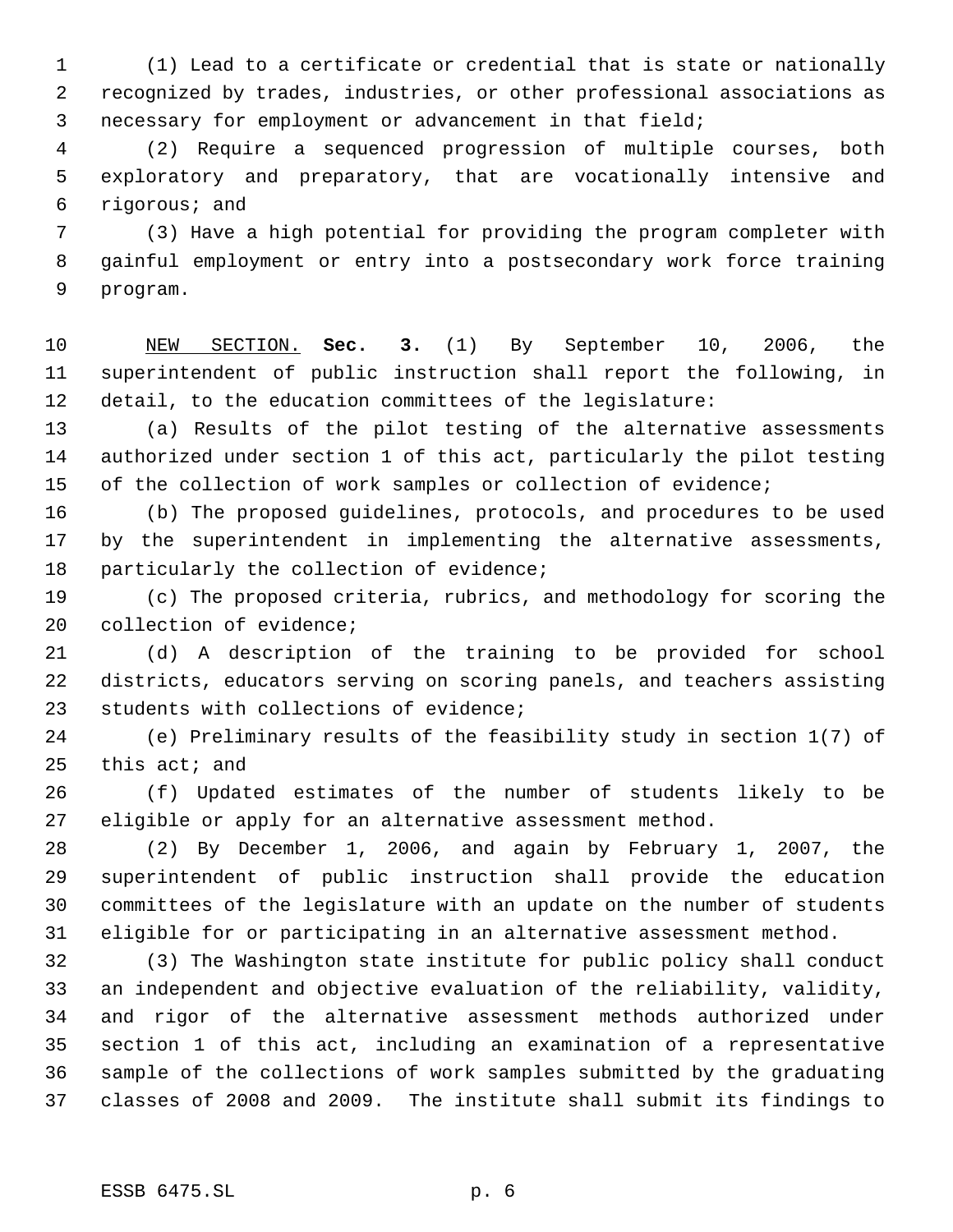the education committees of the legislature by September 1, 2009, to enable the legislature to develop and consider statutory changes to the alternative assessment during the 2010 legislative session.

 **Sec. 4.** RCW 28A.655.061 and 2004 c 19 s 101 are each amended to read as follows:

 (1) The high school assessment system shall include but need not be limited to the Washington assessment of student learning, opportunities for a student to retake the content areas of the assessment in which the student was not successful, and if approved by the legislature 10 pursuant to subsection  $((+11))$   $(10)$  of this section, one or more objective alternative assessments for a student to demonstrate achievement of state academic standards. The objective alternative assessments for each content area shall be comparable in rigor to the skills and knowledge that the student must demonstrate on the Washington assessment of student learning for each content area.

 (2) Subject to the conditions in this section, a certificate of academic achievement shall be obtained by most students at about the age of sixteen, and is evidence that the students have successfully met the state standard in the content areas included in the certificate. With the exception of students satisfying the provisions of RCW 28A.155.045, acquisition of the certificate is required for graduation from a public high school but is not the only requirement for graduation.

 (3) Beginning with the graduating class of 2008, with the exception of students satisfying the provisions of RCW 28A.155.045, a student who meets the state standards on the reading, writing, and mathematics content areas of the high school Washington assessment of student learning shall earn a certificate of academic achievement. If a student does not successfully meet the state standards in one or more content areas required for the certificate of academic achievement, then the student may retake the assessment in the content area up to four times at no cost to the student. If the student successfully meets the state standards on a retake of the assessment then the student shall earn a certificate of academic achievement. Once objective alternative assessments are authorized pursuant to subsection  $((+11))$   $(10)$  of this section, a student may use the objective alternative assessments to demonstrate that the student successfully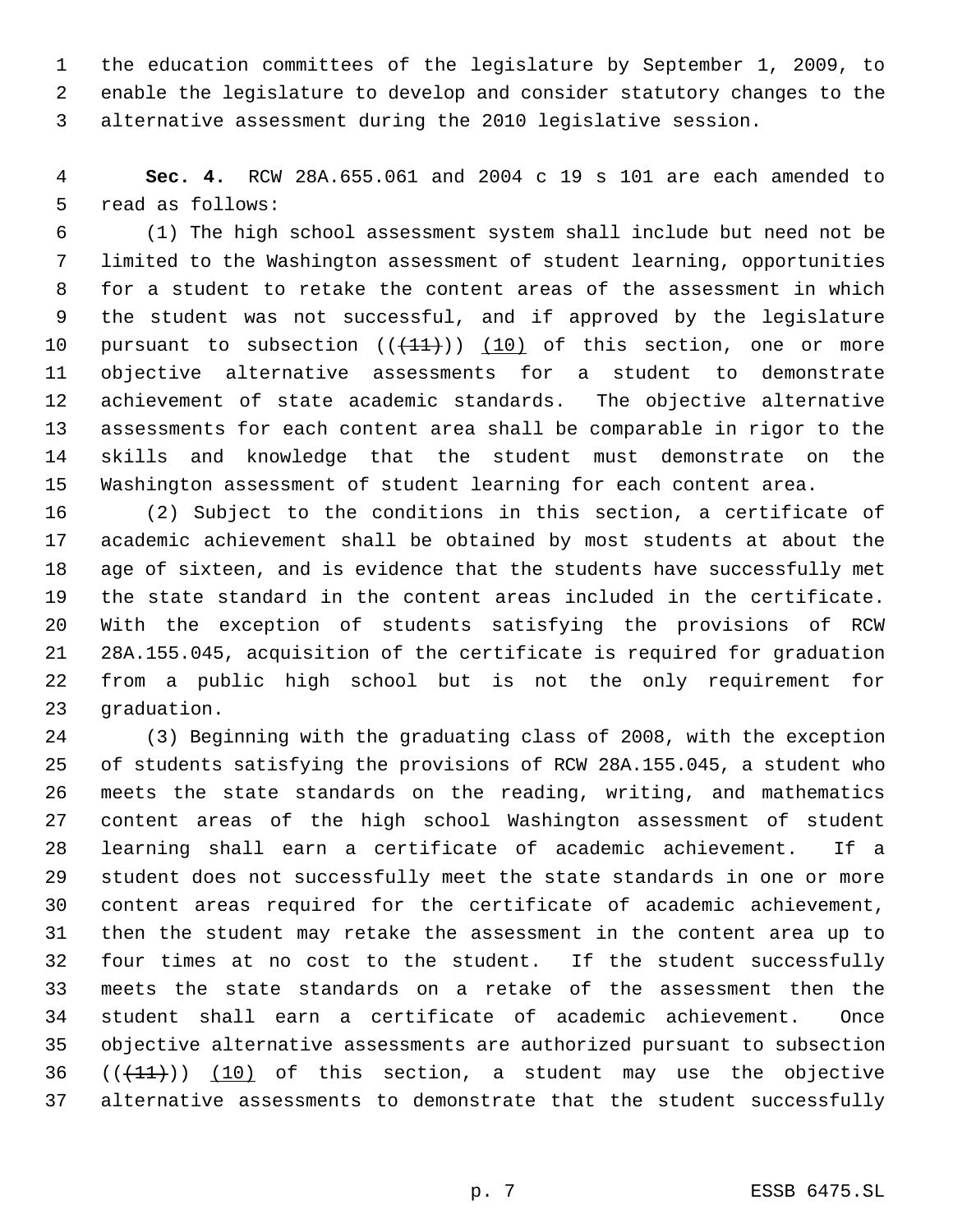meets the state standards for that content area if the student has retaken the Washington assessment of student learning at least once. If the student successfully meets the state standards on the objective alternative assessments then the student shall earn a certificate of 5 academic achievement. ((The student's transcript shall note whether the certificate of academic achievement was acquired by means of the Washington assessment of student learning or by an alternative 8 assessment.))

 (4) Beginning with the graduating class of 2010, a student must meet the state standards in science in addition to the other content areas required under subsection (3) of this section on the Washington assessment of student learning or the objective alternative assessments in order to earn a certificate of academic achievement.

 (5) The state board of education may not require the acquisition of the certificate of academic achievement for students in home-based instruction under chapter 28A.200 RCW, for students enrolled in private schools under chapter 28A.195 RCW, or for students satisfying the provisions of RCW 28A.155.045.

 (6) A student may retain and use the highest result from each successfully completed content area of the high school assessment.

 (7) ((Beginning with the graduating class of 2006, the highest scale score and level achieved in each content area on the high school Washington assessment of student learning shall be displayed on a student's transcript. In addition, beginning with the graduating class of 2008, each student shall receive a scholar's designation on his or her transcript for each content area in which the student achieves level four the first time the student takes that content area assessment.

 $(8)$  (8)) Beginning in 2006, school districts must make available to students the following options:

31 (a) To retake the Washington assessment of student learning up to four times in the content areas in which the student did not meet the state standards if the student is enrolled in a public school; or

 (b) To retake the Washington assessment of student learning up to four times in the content areas in which the student did not meet the state standards if the student is enrolled in a high school completion program at a community or technical college. The superintendent of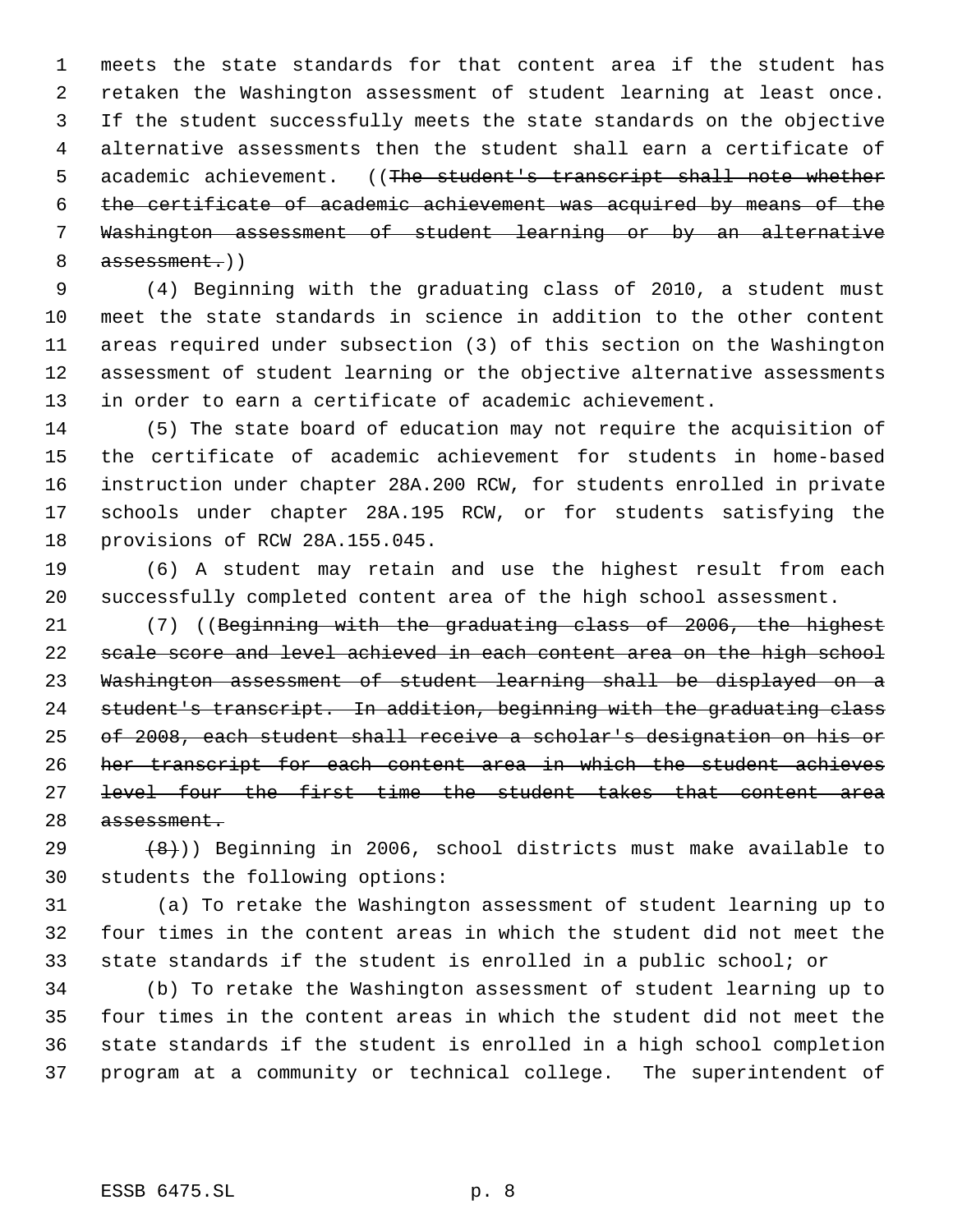public instruction and the state board for community and technical colleges shall jointly identify means by which students in these programs can be assessed.

 (( $\left(\frac{49}{3}\right)$ ) (8) Students who achieve the standard in a content area of the high school assessment but who wish to improve their results shall pay for retaking the assessment, using a uniform cost determined by the superintendent of public instruction.

 $((+10))$  (9) Subject to available funding, the superintendent shall pilot opportunities for retaking the high school assessment beginning in the 2004-05 school year. Beginning no later than September 2006, opportunities to retake the assessment at least twice a year shall be available to each school district.

13 (( $(11)$ )) (10)(a) The office of the superintendent of public instruction shall develop options for implementing objective alternative assessments, which may include an appeals process, for students to demonstrate achievement of the state academic standards. The objective alternative assessments shall be comparable in rigor to the skills and knowledge that the student must demonstrate on the Washington assessment of student learning and be objective in its determination of student achievement of the state standards. Before any objective alternative assessments in addition to those authorized in section 1 of this act or (b) of this subsection are used by a student to demonstrate that the student has met the state standards in a content area required to obtain a certificate, the legislature shall formally approve the use of any objective alternative assessments through the omnibus appropriations act or by statute or concurrent resolution.

 (( $(12)$ )) (b) A student's score on the mathematics portion of the preliminary scholastic assessment test (PSAT), the scholastic assessment test (SAT), or the American college test (ACT) may be used as an objective alternative assessment under this section for demonstrating that a student has met or exceeded the mathematics 33 standards for the certificate of academic achievement. The state board 34 of education shall identify the scores students must achieve on the mathematics portion of the PSAT, SAT, or ACT to meet or exceed the state standard for mathematics. The state board of education shall 37 identify the first scores by December 1, 2006, and thereafter may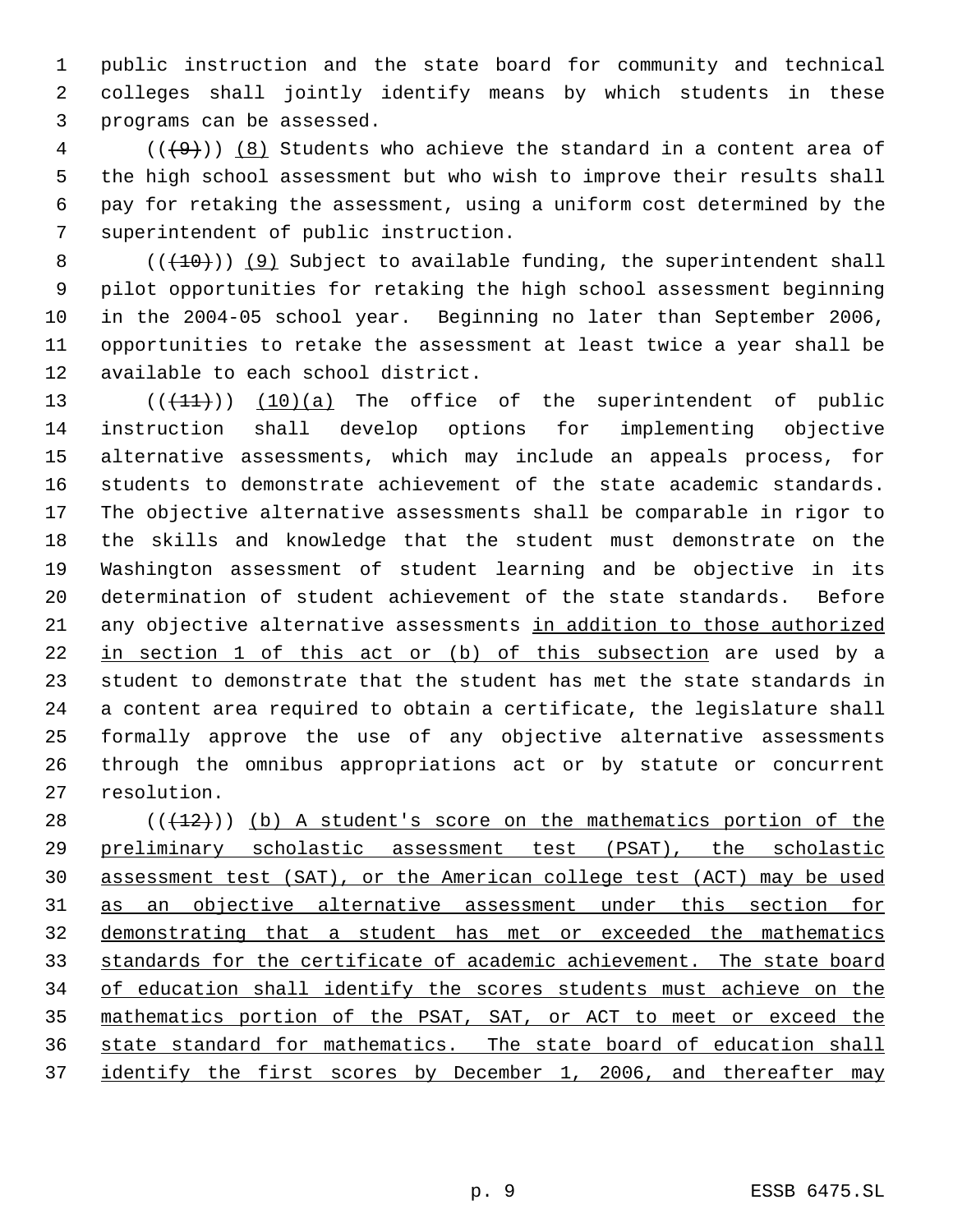1 increase but not decrease the scores required for students to meet or 2 exceed the state standard for mathematics.

 (11) By December 15, 2004, the house of representatives and senate education committees shall obtain information and conclusions from recognized, independent, national assessment experts regarding the validity and reliability of the high school Washington assessment of student learning for making individual student high school graduation determinations.

 $((+13))$   $(12)$  To help assure continued progress in academic achievement as a foundation for high school graduation and to assure that students are on track for high school graduation, each school district shall prepare plans for students as provided in this 13 subsection  $((+13))$   $(12)$ .

 (a) Student learning plans are required for eighth through twelfth grade students who were not successful on any or all of the content areas of the Washington assessment for student learning during the previous school year. The plan shall include the courses, competencies, and other steps needed to be taken by the student to meet state academic standards and stay on track for graduation. This requirement shall be phased in as follows:

 (i) Beginning no later than the 2004-05 school year ninth grade 22 students as described in this subsection  $((+13))$   $(12)(a)$  shall have a plan.

 (ii) Beginning no later than the 2005-06 school year and every year thereafter eighth grade students as described in this subsection 26  $((+13))$   $(12)(a)$  shall have a plan.

 (iii) The parent or guardian shall be notified, preferably through a parent conference, of the student's results on the Washington assessment of student learning, actions the school intends to take to improve the student's skills in any content area in which the student was unsuccessful, strategies to help them improve their student's skills, and the content of the student's plan.

 (iv) Progress made on the student plan shall be reported to the student's parents or guardian at least annually and adjustments to the plan made as necessary.

 (b) Beginning with the 2005-06 school year and every year thereafter, all fifth grade students who were not successful in one or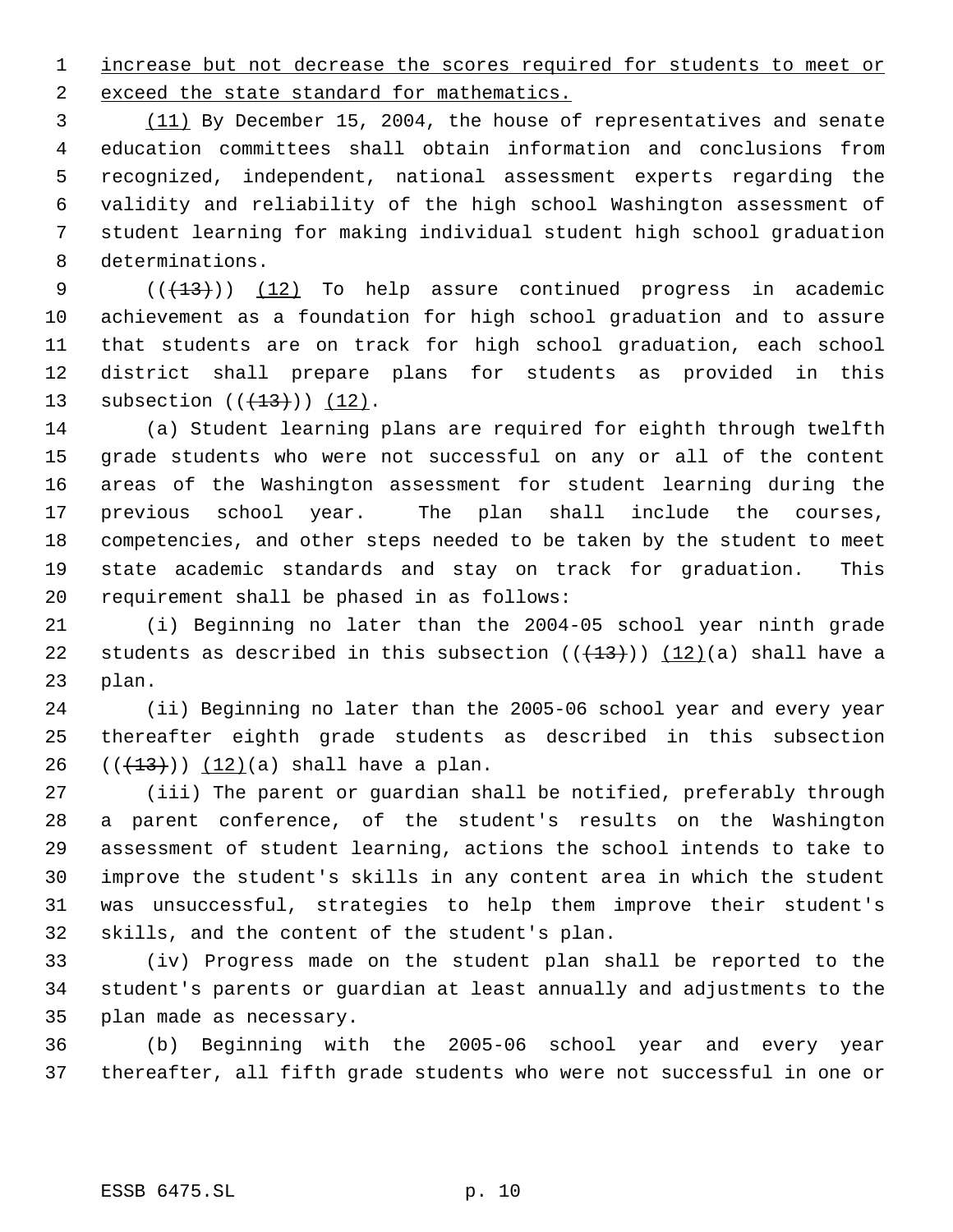more of the content areas of the fourth grade Washington assessment of student learning shall have a student learning plan.

 (i) The parent or guardian of a student described in this 4 subsection  $((+13))$   $(12)(b)$  shall be notified, preferably through a parent conference, of the student's results on the Washington assessment of student learning, actions the school intends to take to improve the student's skills in any content area in which the student was unsuccessful, and provide strategies to help them improve their student's skills.

 (ii) Progress made on the student plan shall be reported to the student's parents or guardian at least annually and adjustments to the plan made as necessary.

 NEW SECTION. **Sec. 5.** A new section is added to chapter 28A.655 RCW to read as follows:

 Subject to the availability of funds appropriated for this purpose, school districts shall reimburse students for the cost of taking the tests in RCW 28A.655.061(10)(b) when the students take the tests for the purpose of using the mathematics results as an objective alternative assessment.

 **Sec. 6.** RCW 28A.305.220 and 2004 c 19 s 108 are each amended to read as follows:

 (1) The state board of education shall develop for use by all public school districts a standardized high school transcript. The state board of education shall establish clear definitions for the terms "credits" and "hours" so that school programs operating on the quarter, semester, or trimester system can be compared.

27 (2) The standardized high school transcript shall include (( $t$ he following information:

 $(a)$  The highest scale score and level achieved in each content area on the high school Washington assessment of student learning or other high school measures successfully completed by the student as provided by RCW 28A.655.061 and 28A.155.045;

(b) All scholar designations as provided by RCW 28A.655.061;

 $\{\epsilon\}$ )) a notation of whether the student has earned a certificate of 35 individual achievement or a certificate of academic achievement ( $\big\{b\mathbf{y}$